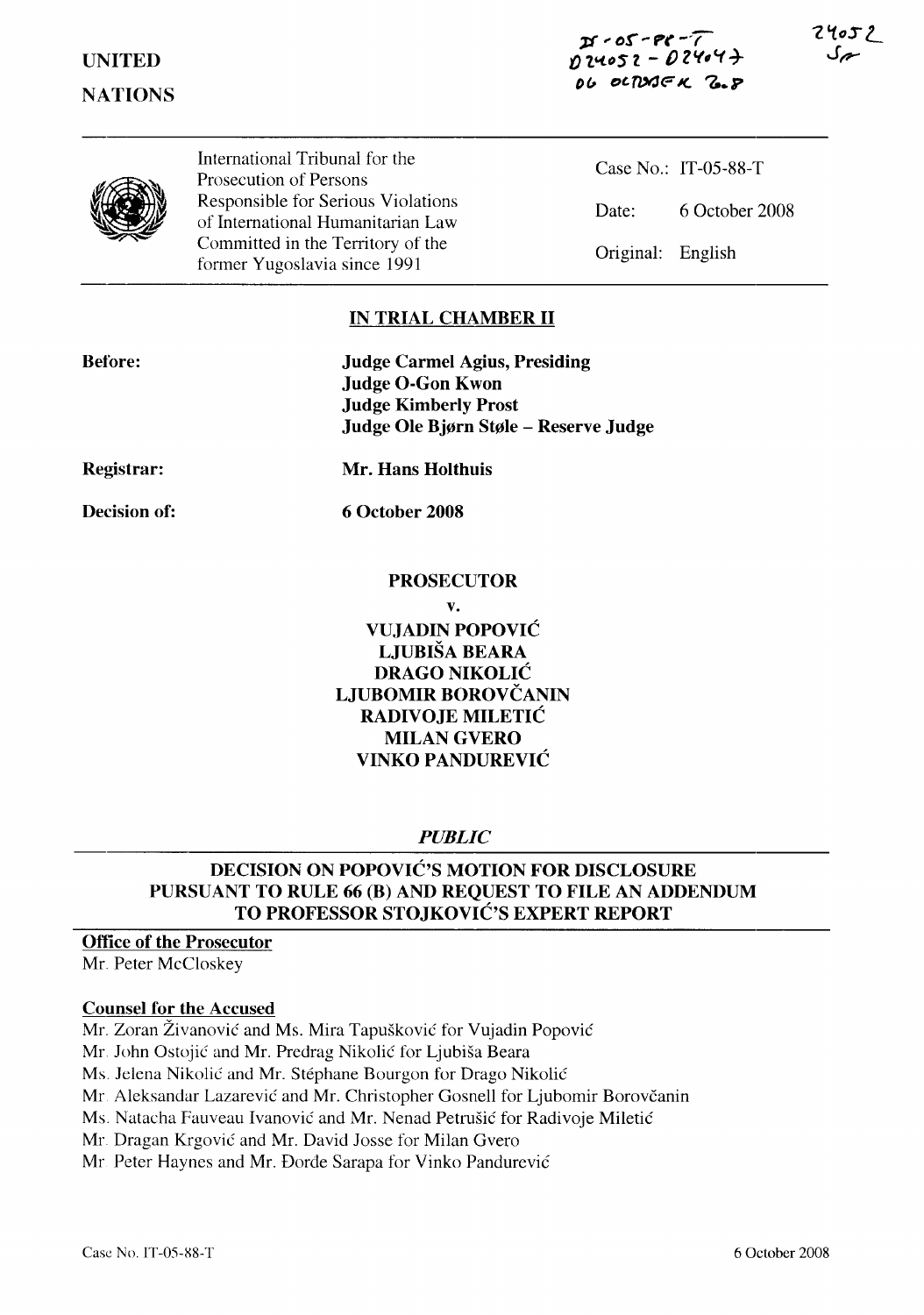THIS TRIAL CHAMBER of the International Tribunal for the Prosecution of Persons Responsible for Serious Violations of International Humanitarian Law Committed in the Territory of the former Yugoslavia since 1991 ("Tribunal") is seised of "Vujadin Popović's Motion for Disclosure Pursuant to Rule 66 (B) and Request for Leave to File an Addendum to Prof. Stojković Expert Report", filed on 6 August 2008 ("Motion") and hereby renders its decision thereon.

#### I. SUBMISSIONS OF THE PARTIES

Popović requests the Trial Chamber to order the Prosecution to disclose the results and raw  $1.$ data ("Material") to permit an independent checking of the DNA identifications results performed by the International Commission on Missing Persons ("ICMP") between 2001 and 2008.<sup>1</sup> On the basis of this analysis, Popović's DNA expert, Professor Stojković ("Stojković"), can update his expert report and Popović thus requests leave to file an addendum to Stojković's report.<sup>2</sup>

#### Popović submits that:  $2.$

the Prosecution is obliged to disclose the Material pursuant to Rule 66 (B) of the Rules of  $a)$ Procedure and Evidence ("Rules") and ICTY and ICTR jurisprudence on Rule 66 (B) and expert reports; $3$ 

in an email to the Prosecution dated 23 January 2008, Ms Jelena Nikolić, Counsel for  $b)$ Nikolić, asked the Prosecution, also on behalf of Popović and Beara, for "records on establishing identity of exhumed persons with respective death certificates from the ICMP Archives and Sarajevo and Tuzla Cantonal Court related to Srebrenica case" ("January 2008 Request");<sup>4</sup>

after Stojković testified, it emerged that each summary report on DNA-based identifications  $\mathcal{C}$ ) needed to be corroborated by appropriate evidence (blood samples and electropherograms);<sup>5</sup>

Motion, p. 1, paras. 39, 42.

Ibid., p. 1, paras. 39, 42. The Material is: (a) the database with 21,307 DNA profiles referencing family members, preferably in an Excel file, with barcodes and ID donor numbers for each person. Each DNA profile should be associated with unique missing persons from 1 to 7.789, and the relationship of the tested relative to the missing person (e.g. father, mother, son, etc) should be given; (b) the list of 10,231 unique bone sample identification numbers (barcodes) for which the DNA testing was successful (both main and association cases), together with the date of DNA analysis, and the date of issue of the DNA report; (c) DNA matching reports of the 300 bone samples, preferably in electronic form; (d) copies of the electropherograms (both from bone samples and from relatives) used for each DNA matching report for the 300 bone samples, together with allelic ladders used for each electropherogram. For all the samples analyzed before the end of 2006, for which DNA tests were performed and duplicated, both electropherograms should be provided, preferably in electronic form; (e) statistical reports for the 300 bone samples, preferably in electronic form; (f) an electronic version of the population database for the Srebrenica case. Motion, paras. 19-21, 34. On 5 July 2008, the Defence allegedly also requested "the previous SOP implemented until current SOP were adopted." Prosecution Response, para. 13.

Ibid., paras. 11-15, 36-38.

*Ibid.*, para. 7. The Motion erroneously gives the date of the email as 23 January 2003.

*Ibid.*, paras. 8, 28–34, 40.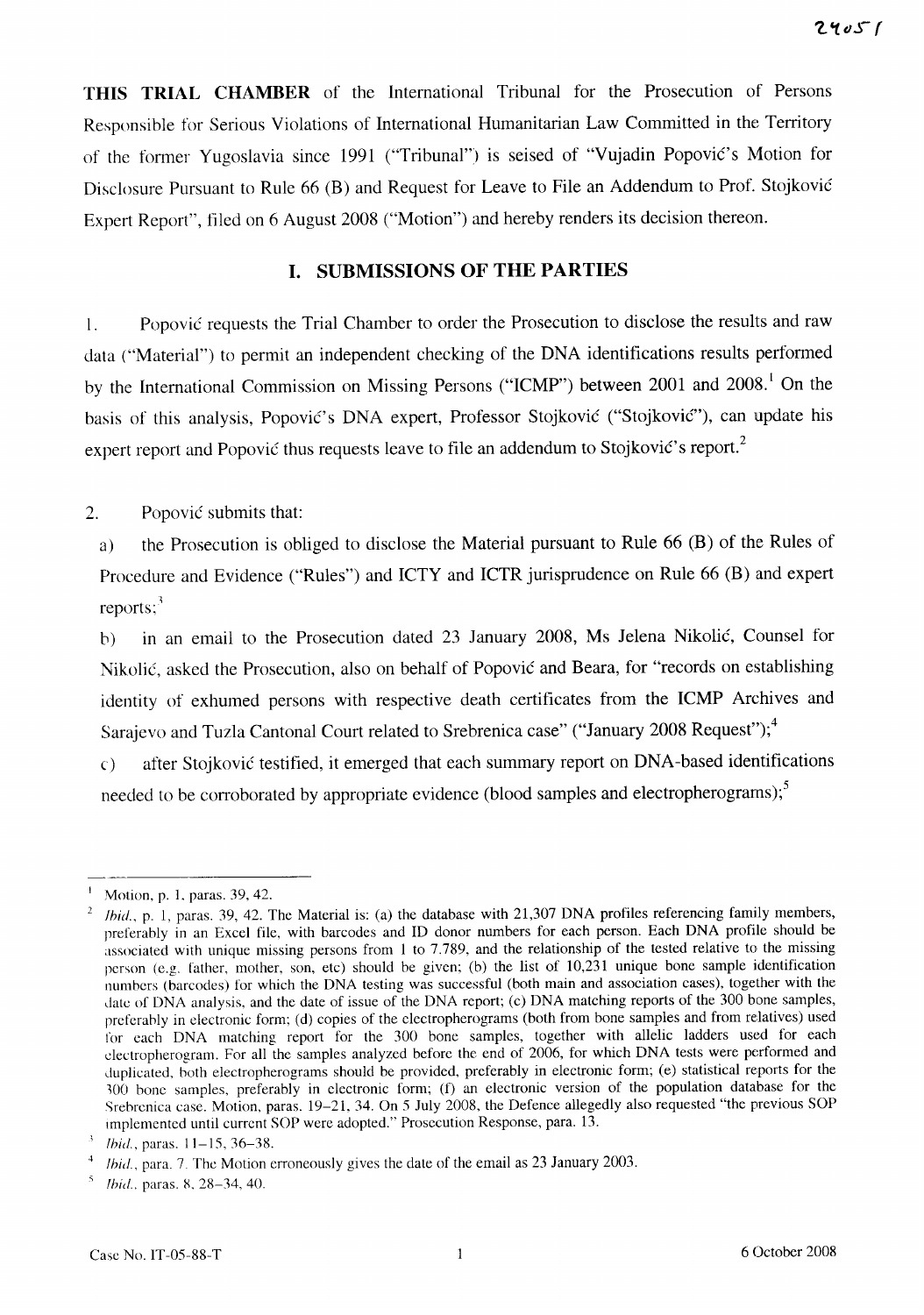the testimony of Thomas Parsons, the Prosecution's DNA expert and chief of the ICMP,  $d)$ and the ICMP Report tendered through him, were limited to a description of the procedures adopted in the ICMP's identification process, and no evidence was brought to show how the identifications were actually performed, nor was raw data made available or discussed;<sup>6</sup> this is especially relevant since (i) the ICMP's ISO accreditation was received only in October 2007 and Popović cannot verify if the testing carried out prior to that was according to the appropriate procedures; (ii) Stojković found some "shortcomings" in the ICMP's work when he analysed two DNA reports,<sup>8</sup> and (iii) the data provided to the Prosecution by the BiH Federal Commission for Missing Persons, with whom the ICMP closely cooperates, diverges substantially from the Prosecution's lists prepared by Ewa Tabeau and the ICMP.<sup>9</sup> and

the Material is in the control of the Prosecution and has been provided in other cases.<sup>10</sup>  $e)$ 

3. The partly confidential "Prosecution Response to 'Vujadin Popović's Motion for Disclosure Pursuant to Rule 66(B) and Request for Leave to File an Addendum to Prof. Stojković Expert Report" was filed on 20 August 2008 ("Prosecution Response"). The Prosecution argues that the Motion should be denied because:

- a) it is unnecessary, overly burdensome, unreasonable, and made in "bad faith";  $^{11}$
- b) it is "extremely untimely";  $^{12}$
- c) the request falls outside the Prosecution's obligations since Rule  $66$  (B) does not require the Prosecution to obtain and disclose the Material;<sup>13</sup>
- d) Stojković himself, when testifying before the Belgrade District Court as a forensic expert, "grounds" the reliability of his laboratory's results in its reputation and affiliation to the  $ICMP$ ;  $^{14}$  and
- e) none of the reasons given by Popović justify the extraordinary relief sought in the Motion since the non-accreditation of the ICMP prior to 2007 does not undermine the reliability of

Ibid., para. 17.

Ibid., para. 25-26.

 $\,$  8 Ibid., paras. 28-30.

*Ibid.*, paras. 31-33.

 $10$  Ibid., para. 35.

<sup>&</sup>lt;sup>11</sup> Prosecution Response, paras. 1, 17-23.

<sup>&</sup>lt;sup>12</sup> *Ibid.*, paras. 1, 24-29.

<sup>&</sup>lt;sup>13</sup> *Ibid.*, paras. 1, 30-36.

 $14$  *Ibid.*, para. 18.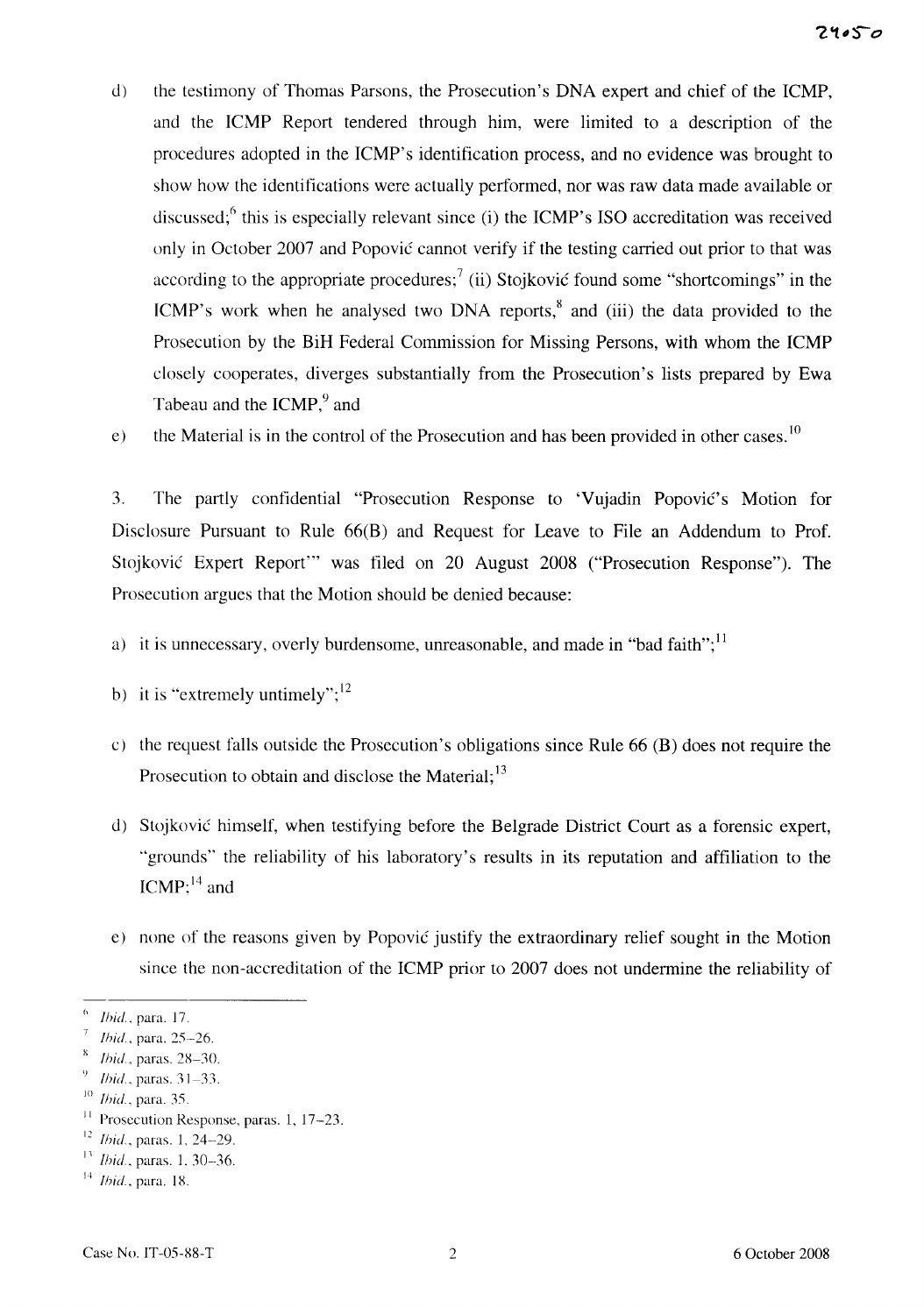its results, nor do the alleged "shortcomings" in the DNA match imply that the underlying DNA analysis or the resulting match were unreliable, but as Stojković himself describes them, the "shortcomings" are differences "in format."<sup>15</sup>

## II. PRELIMINARY MATTERS

 $\overline{4}$ . The confidential "Request for Leave to Reply and Reply to the Prosecution's Response to Vujadin Popović's Motion for Disclosure Pursuant to Rule 66 (B) and Request for Leave to File an Addendum to Prof. Stojković Expert Report" was filed on 28 August 2008 ("Reply"). Popović requests leave to file a reply and to exceed the word limit, and in fact filed the Reply on 28 August 2008.<sup>16</sup> The Trial Chamber notes however that the Reply was not filed within the time period laid down in Rule 126 bis, that no request was made for an extension of time to file the Reply a day later, and therefore denies leave to file the Reply.

5. The Prosecution also requests permission to exceed the word limit in the Prosecution Response, which the Trial Chamber hereby grants.<sup>17</sup>

### **III. DISCUSSION**

6. The Trial Chamber notes that Stojković had not asked for more DNA reports and electropherograms from Popović when he first found out that they had not been provided.<sup>18</sup> Stojković did mention in his report that he would need DNA reports of several cases as well as electropherograms to be able to reach a conclusion.<sup>19</sup> Indeed, in his report. Stoiković offers to

<sup>&</sup>lt;sup>15</sup> Ibid., paras. 19-21; Ex. 1D01069,"Analysis of the Documents related to the DNA identification of post-mortem remains from Srebrenica performed by ICMP prepared by Oliver Stojković," para. 3.1.

 $16$  Reply, p. 1, para. 46.

 $17$  *Ibid.*, para. 1.

<sup>&</sup>lt;sup>18</sup> T. 22992-22993 (27 June 2008).

<sup>&</sup>lt;sup>19</sup> T. 22993, 22997-22998 (27 June 2008). Stojković's expert report states that he "[...] was not able to find the corresponding parameters in them [the documents supplied to him by Popović] which would enable me to assess and test the correctness of the findings of the ICMP in respect of the names, matching them up with the names of people on the list that I was provided with." T. 22981 (27 June 2008); Ex. 1D01069,"Analysis of the Documents related to the DNA identification of post-mortem remains from Srebrenica performed by ICMP prepared by Oliver Stojković." Opinion, paras. 1–4. Stojković repeated in court what he said in his report that "the standard operational procedures shown to me are to the- are mostly in conformity with the standards of the profession. However, I was not convinced that in specific cases [...] these SOPs were respected. At least in the reports that I was provided with, these standard operational procedures were not respected. So for me to be able to state whether the entire process of the DNA analysis is professionally valid, and based on the rules of science and the profession, I would have to be given a certain number of reports or all the reports obtained for the identification of persons when it comes to a specific crime, the crimes that are being tried at this court." T. 23023–23024 (30 June 2008).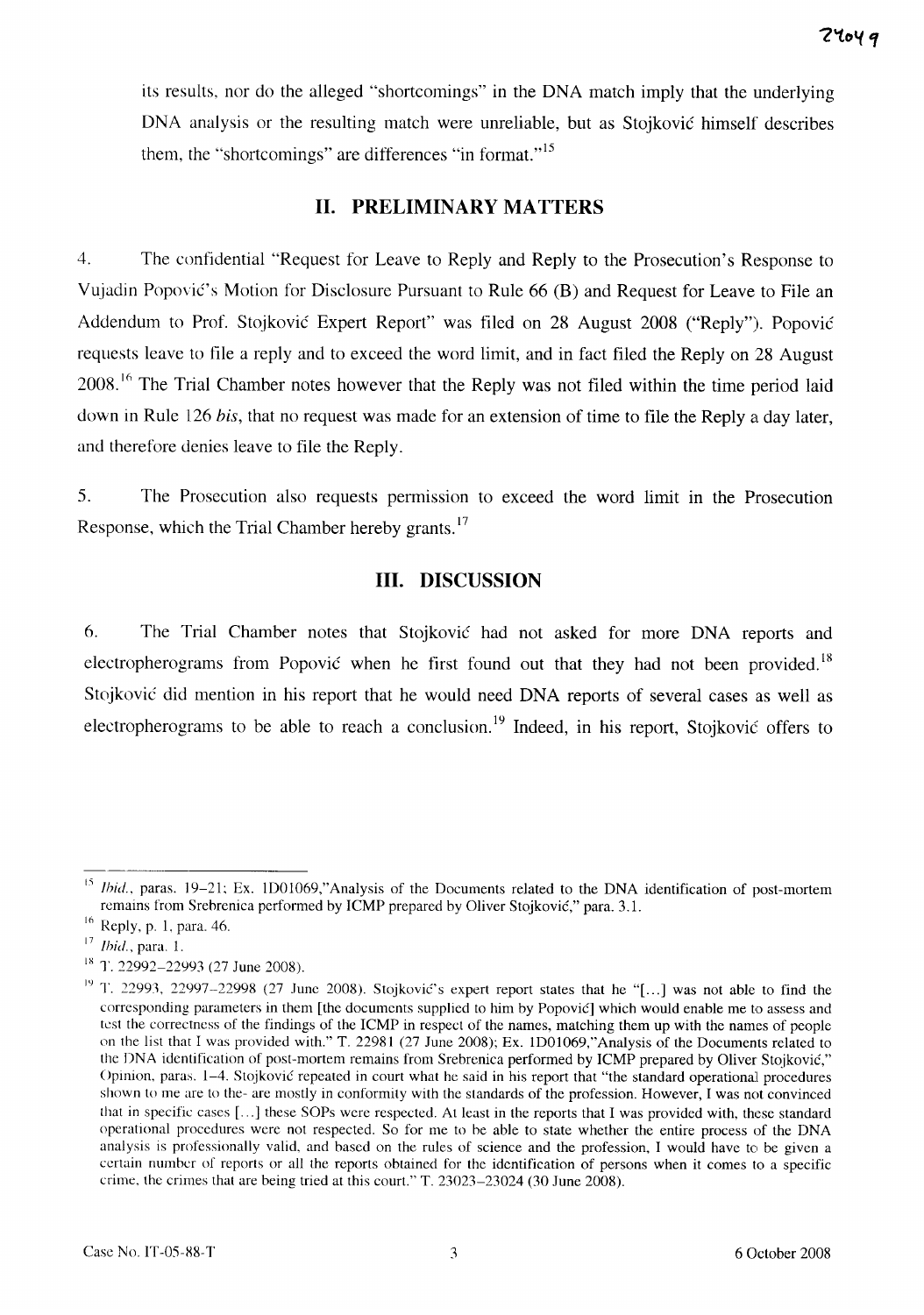devote 150 hours of work to a detailed analysis of 300 main cases to determine the statistical significance of the ICMP's results. $20$ 

 $7.$ The Trial Chamber notes the parties' disagreement as to which documents were included in the January 2008 Request, and in particular raw materials, including electropherograms.<sup>21</sup> It also notes that the Prosecution provided Popović with all documentation it had readily available following the January 2008 Request.<sup>22</sup> The Trial Chamber is of the opinion that a natural construction of the language of the January 2008 Request does not support Popović's view that it included a request for the Material.

8. Furthermore, the Trial Chamber agrees with the Prosecution that Popović's argument that "[w]hen Prof. Stojković completed his testimony on 30 June 2008, it emerged that each summary report on DNA-based identifications needed corroboration by appropriate evidence (blood samples and electropherograms)" in fact implies that the January 2008 Request had not included a request for the Materials (or at least some of them). $^{23}$ 

9. The Trial Chamber is concerned that the request for the Material was made after Stojković's testimony, late into the Popović case, when it is clear from how events unfolded that Popović could have requested the Material at least when he first received Stojković's expert report.

 $10<sub>1</sub>$ Moreover, the Trial Chamber notes Rule 66 (B) and the relevant jurisprudence and considers that for a Trial Chamber to order inspection of documents considered material to the preparation of the defence case, the defence must (i) demonstrate that the material requested is in the custody or control of the Prosecution; (ii) establish *prima facie* the materiality of the material requested to the preparation of the defence case; and (iii) specifically identify the requested material. $^{24}$ 

 $^{20}$  Ex. 1D01069,"Analysis of the Documents related to the DNA identification of post-mortem remains from Srebrenica performed by ICMP prepared by Oliver Stojković," Opinion, paras. 3-4.

<sup>&</sup>lt;sup>21</sup> Prosecution Response, para. 10; T. 23006–23008 (30 June 2008).

<sup>&</sup>lt;sup>22</sup> *Ibid.*, para. 24; T. 23007 (30 June 2008).

<sup>&</sup>lt;sup>23</sup> See Prosecution Response, para. 27; Motion, para. 8.

<sup>&</sup>lt;sup>24</sup> Prosecutor v. Karemera et al., Case No. ICTR-98-44-AR73.11, Decision on the Prosecution's Interlocutory Appeal concerning Disclosure Obligations, 23 January 2008, para. 12; Prosecutor v. Bagosora et al., Case No. ICTR-98-41-AR73, Decision on Interlocutory Appeal Relating to Disclosure under Rule 66 (B) of the Tribunal's Rules of Procedure and Evidence, 25 September 2006, paras. 7-11; Prosecutor v. Boškoski et al., Case No. IT-04-82-T, Decision on Boškoski Defence Urgent Motion for an Order to Disclose Material Pursuant to Rule 66 (B), 31 January 2008, para. 7; Prosecutor v. Naletilić et al., Case No. IT-98-34-T, Decision on Joint Motions for Order Allowing Defence Counsel to Inspect Documents in the Possession of the Prosecution, 16 September 2002, p. 3; Prosecutor v. Ndayambaje, Case No. ICTR-96-8-T, Decision on the Defence Motion for Disclosure, 25 September 2001, para. 11; Prosecutor v. Delalić et al., Case No. IT-96-21-T, Decision on the Motion by the Accused Zejnil Delalić for the Disclosure of Evidence, 26 September 1996, paras. 5–9.